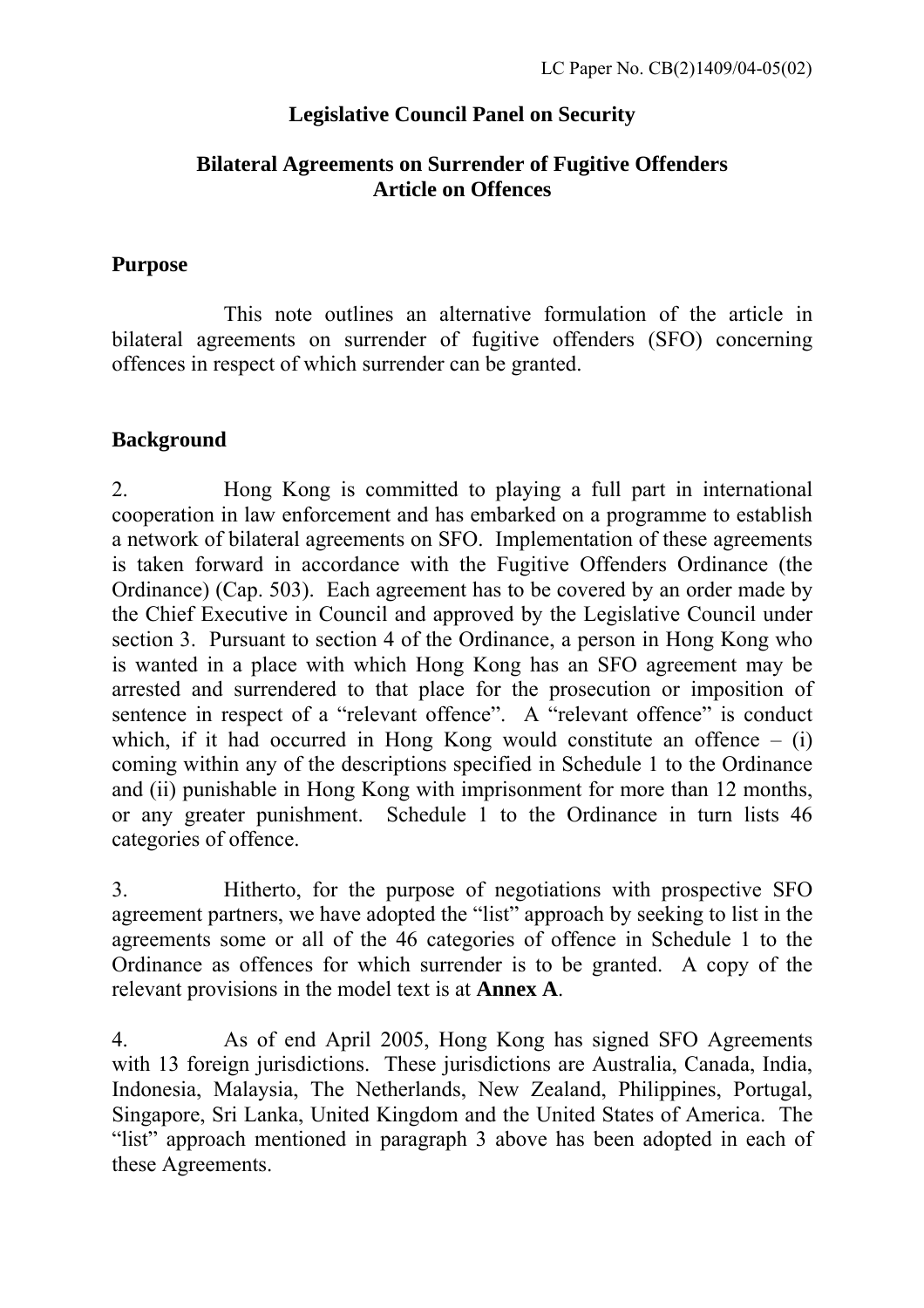5. However, a number of our prospective partners, particularly the European countries such as France and Switzerland, have indicated difficulties in agreeing to adopt the "list" approach, as the approach is not compatible with their domestic law and practice which generally permit extradition in respect of all criminal offences with a penalty above a certain threshold. Negotiations with these countries have stalled as a result.

## **Proposed alternative formulation**

6. It is in Hong Kong's interest to be able to establish a wider network of SFO partners for the purpose of combating crime. We consider that an alternative formulation should be possible to both address the concerns mentioned in paragraph 5 above and satisfy the requirements of the Ordinance. The proposed alternative formulation is set out at **Annex B** and explained below.

7. Paragraph (1) of the proposed article will oblige the Parties to the Agreement to grant surrender in respect of offences for which surrender is permitted under their domestic law. As far as Hong Kong is concerned, surrender of fugitives will only be permitted for "relevant offences" as defined in section 2(2) of the Ordinance, i.e. the categories of offence specified in Schedule 1 to the Ordinance which carry more than 12 months' imprisonment. Paragraph (1) will therefore not change the categories of offence for which surrender may be granted under the Ordinance.

8. Paragraph (2) of the proposed article complements paragraph (1) by ensuring that the Parties to the Agreement shall provide each other with a list of the offences for which surrender will be granted. For Hong Kong's part the list of categories of offence in Schedule 1 to the Ordinance will be provided to the other Party. It can therefore be seen that although such offences will not be listed in the SFO Agreements, both Hong Kong and its partners will be clearly aware of the list of offences for which SFO is permitted.

9. The proposed new formulation will not change Hong Kong's obligation with respect to SFO. The requirements under the Ordinance will invariably continue to be complied with. It is a mere adjustment of the approach to facilitate our negotiations with foreign jurisdictions, for the purpose of extending our partnership in bringing fugitive offenders to justice. The list of categories of offences for which surrender may be granted under the Ordinance will be preserved, although it is not explicitly specified in the SFO Agreements.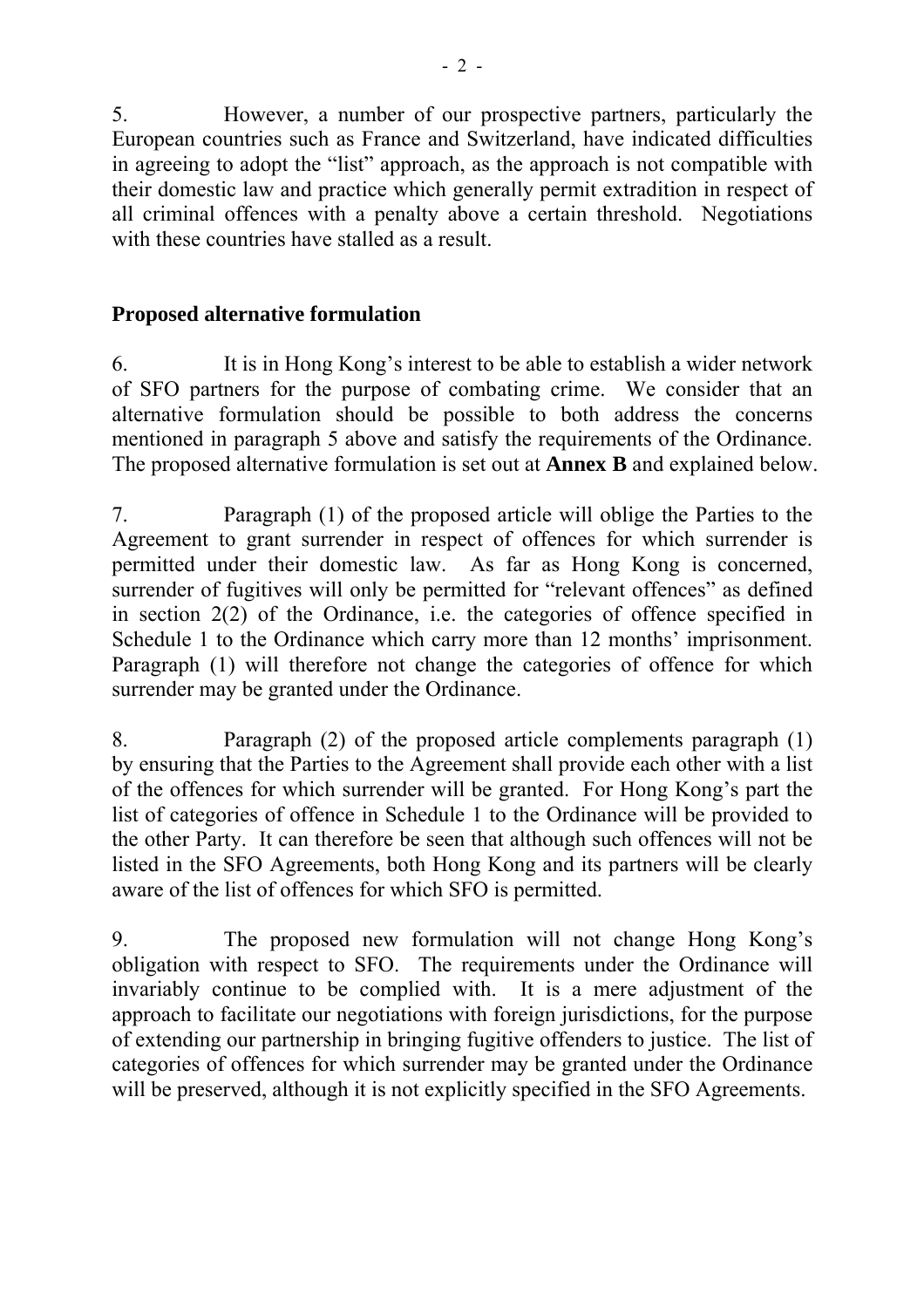### **Way Forward**

10. We intend to adopt either the list approach or the alternative approach set out in paragraphs 6 to 9 above in our future negotiations with prospective SFO agreement partners, depending on the circumstances of each individual case. Any future SFO Agreement concluded will only be implemented by an order made by the Chief Executive in Council and approved by the Legislative Council in accordance with section 3 of the Ordinance.

**Security Bureau Department of Justice** 

**April 2005**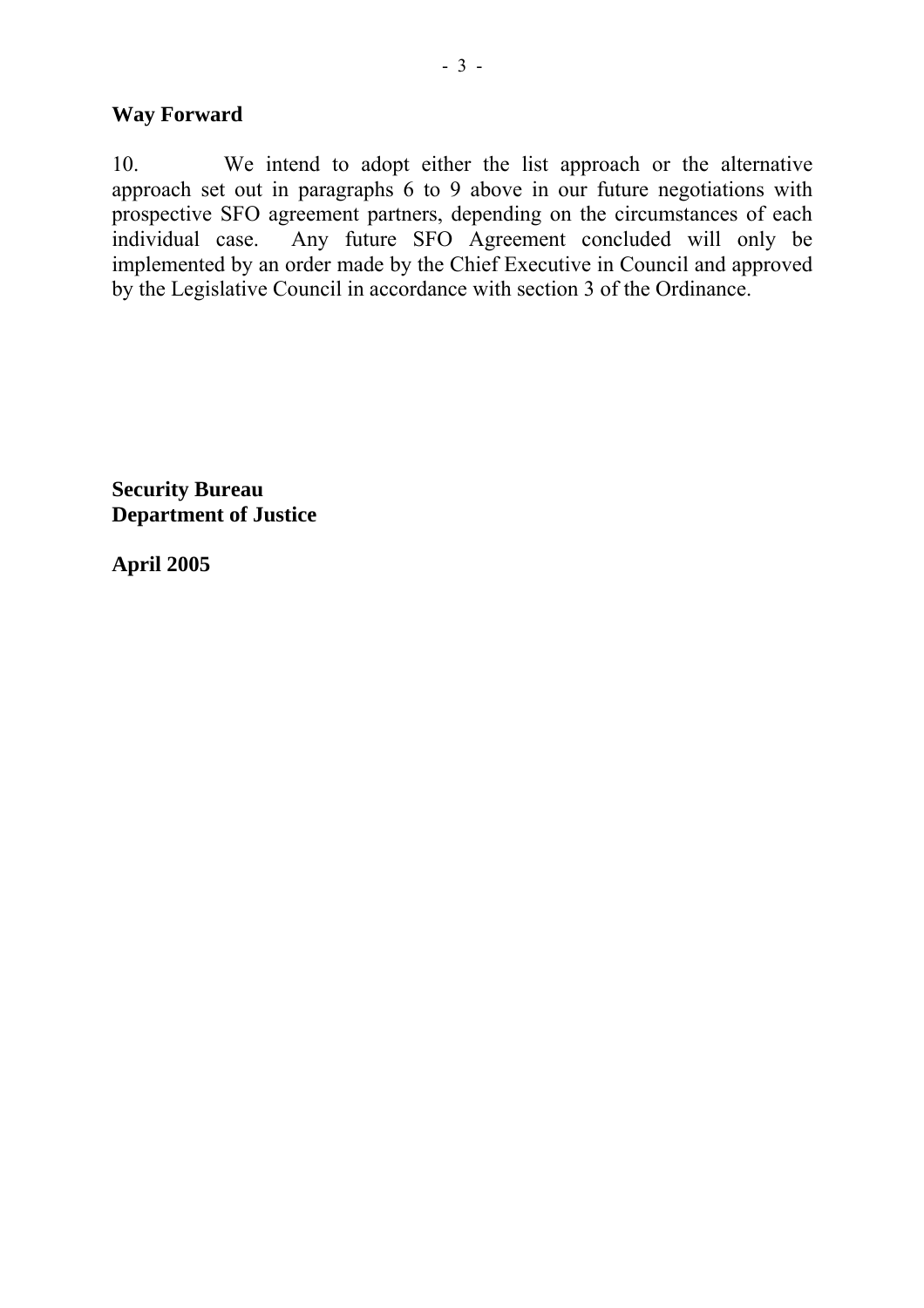#### **Provisions in the Model Text regarding Offences for which Surrender is to be granted**

### **OFFENCES**

(1) Surrender shall be granted for an offence coming within any of the following descriptions of offences in so far as it is according to the laws of both Parties punishable by imprisonment or other form of detention for more than one year, or by a more severe penalty :

- 1. Murder or manslaughter, including criminal negligence causing death; culpable homicide; assault with intent to commit murder
- 2. Aiding, abetting, counselling or procuring suicide
- 3. Maliciously wounding; maiming; inflicting grievous or actual bodily harm; assault occasioning actual bodily harm; threats to kill; intentional or reckless endangering of life whether by means of a weapon, a dangerous substance or otherwise; offences relating to unlawful wounding or injuring
- 4. Offences of a sexual nature including rape; sexual assault; indecent assault; unlawful sexual acts on children; statutory sexual offences
- 5. Gross indecency with a child, a mental defective or an unconscious person
- 6. Kidnapping; abduction; false imprisonment; unlawful confinement; dealing or trafficking in slaves or other persons; taking a hostage
- 7. Criminal intimidation
- 8. Offences against the law relating to dangerous drugs including narcotics, psychotropic substances, precursors and essential chemicals used in the illegal manufacture of narcotics and psychotropic substances; offences relating to the proceeds of drug trafficking
- 9. Obtaining property or pecuniary advantage by deception; theft; robbery; burglary (including breaking and entering); embezzlement; blackmail; extortion; unlawful handling or receiving of property; false accounting; any other offence in respect of property or fiscal matters involving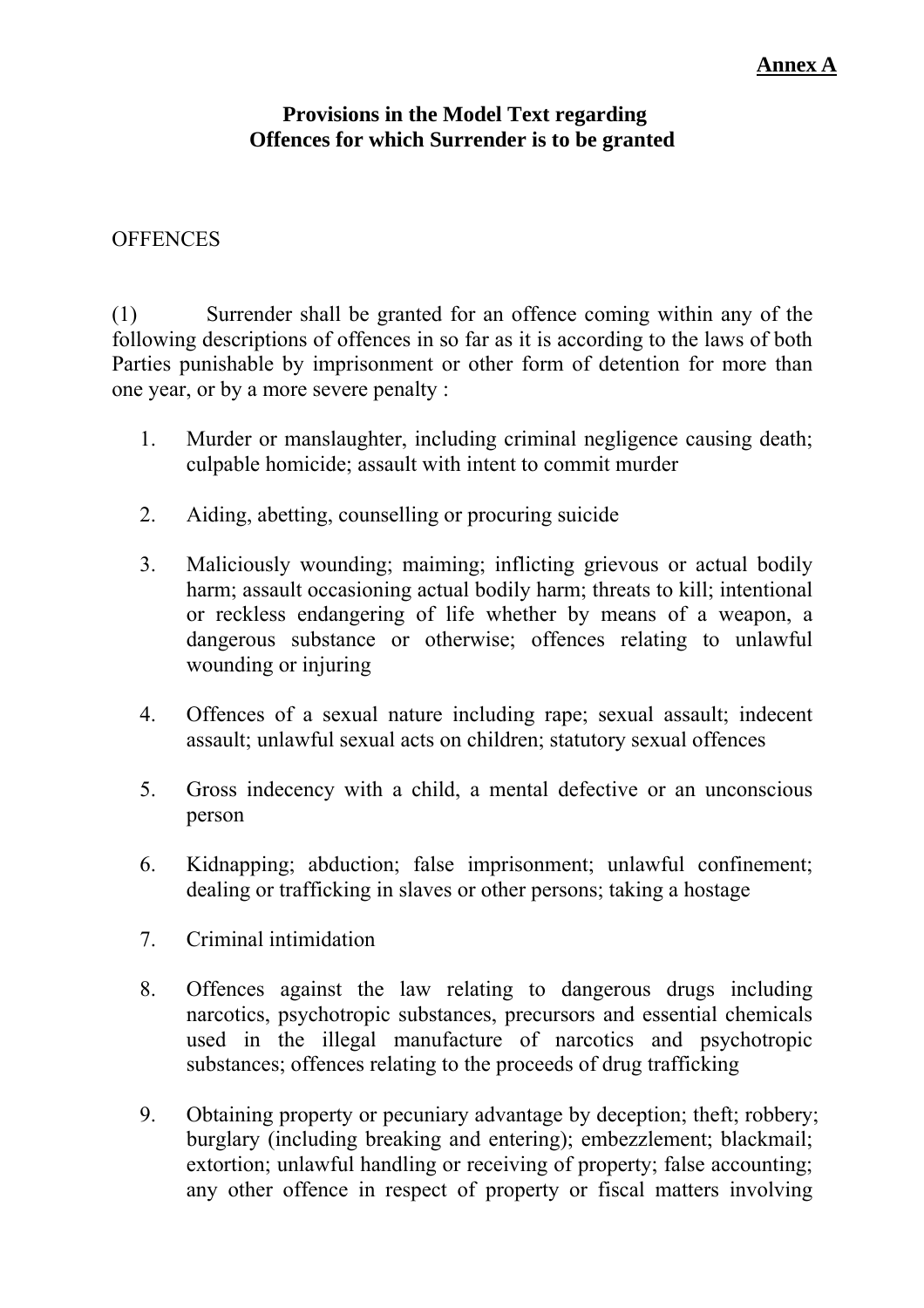fraud; any offence against the law relating to unlawful deprivation of property

- 10. Offences against bankruptcy law or insolvency law
- 11. Offences against the law relating to companies including offences committed by officers, directors and promoters
- 12. Offences relating to securities and futures trading
- 13. Offences relating to counterfeiting; offences against the law relating to forgery or uttering what is forged
- 14. Offences against the law relating to protection of intellectual property, copyrights, patents or trademarks
- 15. Offences against the law relating to bribery, corruption, secret commissions and breach of trust
- 16. Perjury and subornation of perjury
- 17. Offence relating to the perversion or obstruction of the course of justice
- 18. Arson; criminal damage or mischief including mischief in relation to computer data
- 19. Offences against the law relating to firearms
- 20. Offences against the law relating to explosives
- 21. Offences against the law relating to environmental pollution or protection of public health
- 22. Mutiny or any mutinous act committed on board a vessel at sea
- 23. Piracy involving ships or aircraft
- 24. Unlawful seizure or exercise of control of an aircraft or other means of transportation
- 25. Genocide or direct and public incitement to commit genocide
- 26. Facilitating or permitting the escape of a person from custody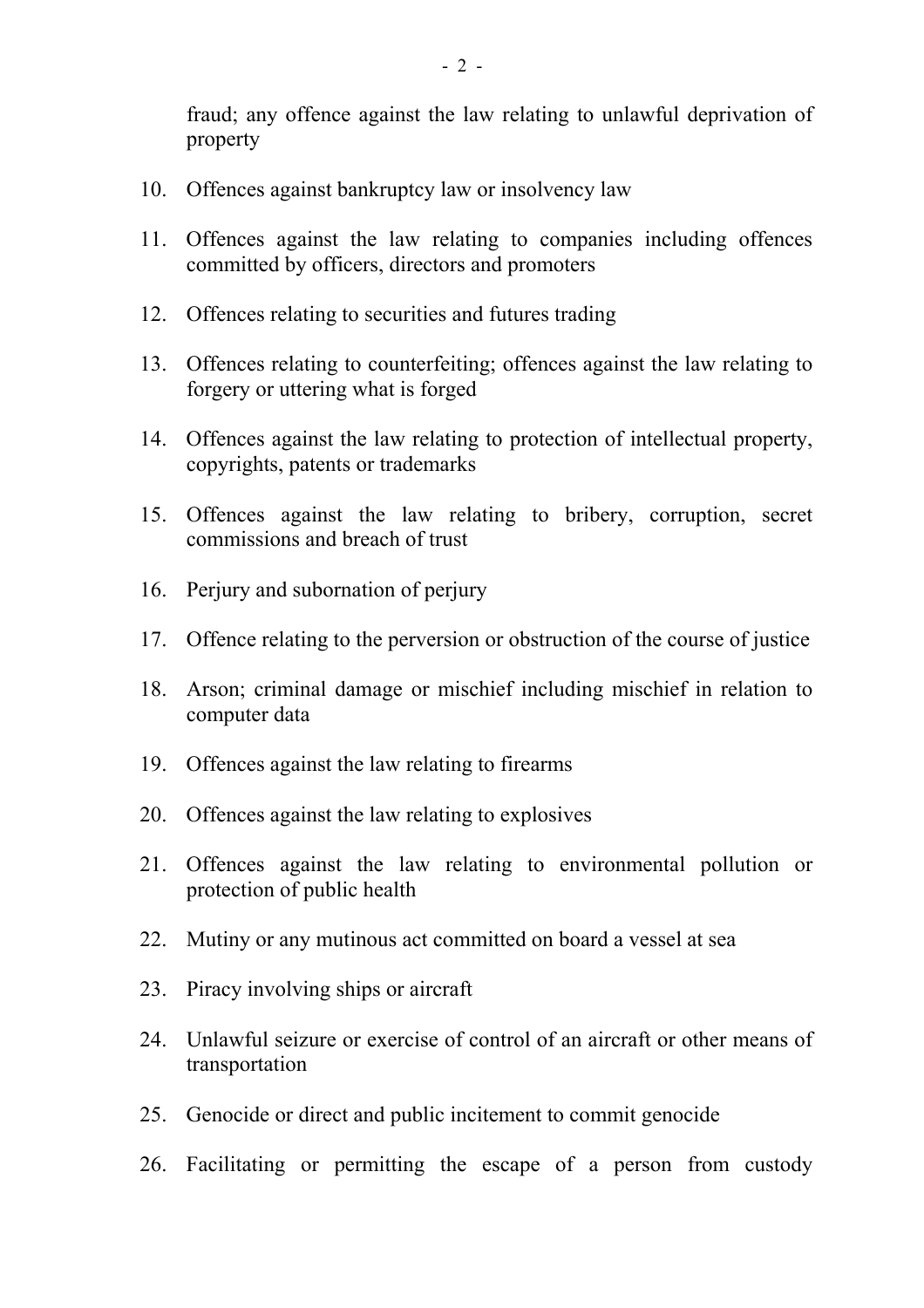- 27. Offences against the law relating to the control of exportation or importation of goods of any type, or the international transfer of funds
- 28. Smuggling; offences against the law relating to import and export of prohibited items, including historical and archaeological items
- 29. Immigration offences including fraudulent acquisition or use of a passport or visa
- 30. Arranging or facilitating for financial gain, the illegal entry of persons into a jurisdiction
- 31. Offences relating to gambling or lotteries
- 32. Offences relating to the unlawful termination of pregnancy
- 33. Stealing, abandoning, exposing or unlawfully detaining a child; any other offences involving the exploitation of children
- 34. Offences against the law relating to prostitution and premises kept for the purposes of prostitution
- 35. Offences involving the unlawful use of computers
- 36. Offences relating to fiscal matters, taxes or duties
- 37. Offences relating to unlawful escape from custody; mutiny in prison
- 38. Bigamy
- 39. Offences relating to women and girls
- 40. Offences against the law relating to false or misleading trade descriptions
- 41. Offences relating to the possession or laundering of proceeds obtained from the commission of any offence for which surrender may be granted under this Agreement
- 42. Impeding the arrest or prosecution of a person who has or is believed to have committed an offence for which surrender may be granted under this Agreement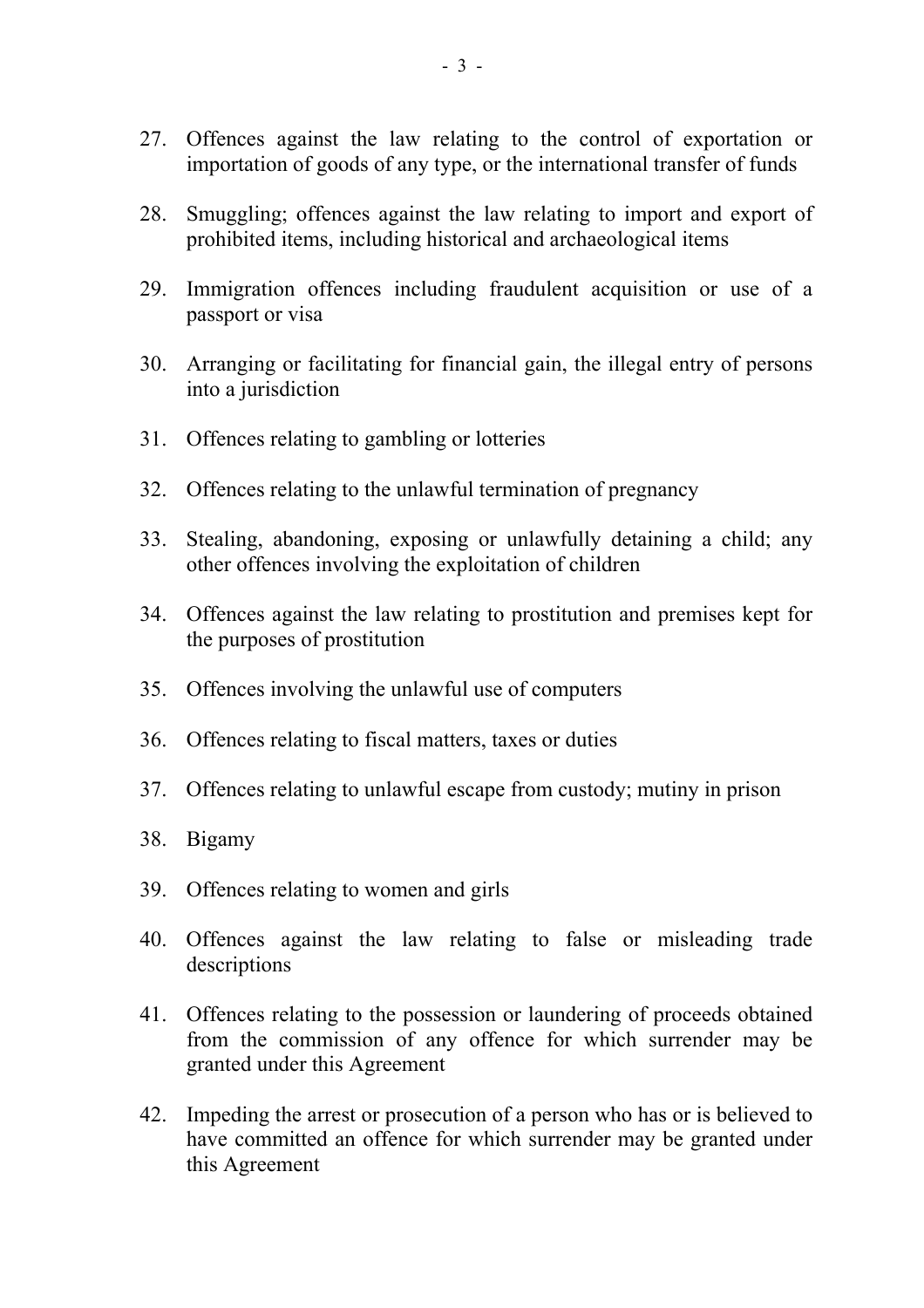- 43. Offences for which persons may be surrendered under multi-lateral international conventions; offences created as a result of decisions of international organizations
- 44. Conspiracy to commit fraud or to defraud
- 45. Conspiracy to commit, or any type of association to commit, any offence for which surrender may be granted under this Agreement
- 46. Aiding, abetting, counselling or procuring the commission of, inciting, being an accessory before or after the fact to, or attempting to commit any offence for which surrender may be granted under this Agreement